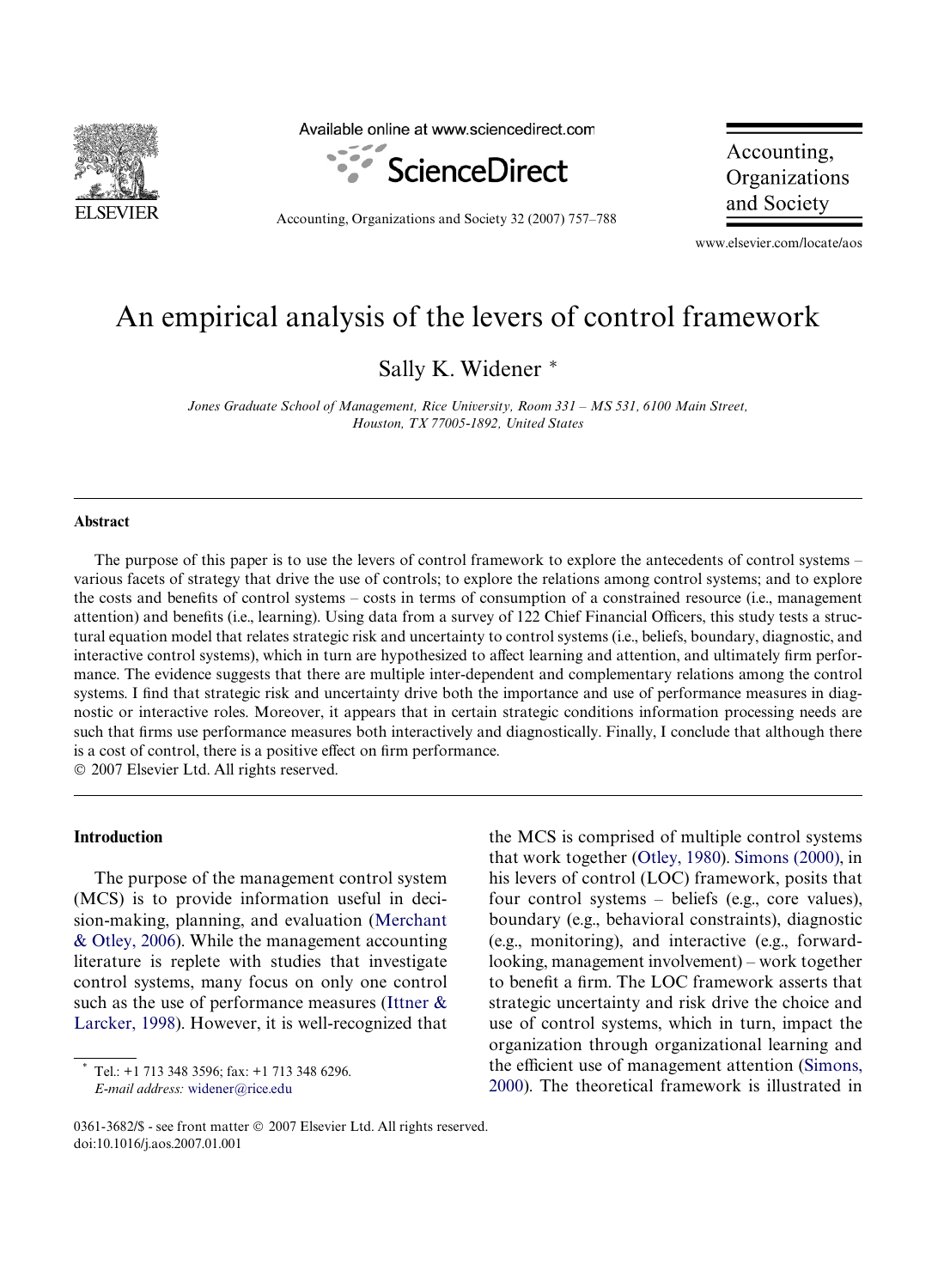[Fig. 1.](#page-1-0) The purpose of this paper is to use the LOC framework to investigate the antecedents of control systems (i.e., strategic uncertainty and risk); the associations among the control systems; and the costs and benefits of control systems (management attention, learning, and firm performance).

Using data from a survey of 122 Chief Financial Officers (CFOs), I perform a three-stage analysis. First, I estimate a trimmed structural equation model (SEM) based on [Fig. 1,](#page-1-0) which provides evidence on the holistic LOC framework. Second, I use coefficients from the trimmed SEM to provide evidence on three sets of hypotheses: (1) the relations among the control systems, (2) the relations between both strategic risk and uncertainty and each of the control systems, and (3) the relations between each of the control systems and outcomes (i.e., attention, learning, and performance). Finally, since the existence of a well-fitting SEM does not ensure that it is the *only* appropriate model ([Kline,](#page--1-4) [1998\)](#page--1-4), I generate six alternative models for comparison against the base model.

This study makes several contributions to the literature. First, it is generally well-accepted that control systems are inter-dependent [\(Milgrom &](#page--1-5) [Roberts, 1995\)](#page--1-5); however, it is unclear whether they are complements or substitutes. This study finds that when firms emphasize the beliefs system, they also emphasize each of the three other control systems. In addition, the use of performance measures in the interactive system is associated with the use of performance measures in the diagnostic system and emphasis on the boundary system. The evidence suggests that the interdependencies are complementary. Thus, this study provides empirical evidence on the relations among the control systems in the LOC framework and contributes to a small but growing body of work that investigates relations among control systems (e.g., [Anderson & Dekker, 2005; Kennedy](#page--1-6) [& Widener, 2006](#page--1-6)).

Second, this study investigates both costs and benefits of control systems. An assumption in the literature is that firms implement controls only when the benefits received outweigh the costs. However, little evidence exists to support this assumption (e.g., for a review of performance measurement (PM) literature see [Ittner & Larcker,](#page--1-1) [1998](#page--1-1)). A limitation is that this research often focuses on an aggregate measure of firm performance without delineating specific costs and benefits. A recent study extends the literature and provides evidence that a strategic PM system is associated with a specific benefit (i.e., decreased role stress) ([Burney & Widener, 2007](#page--1-7)); however, the cost of controls is still largely ignored. I find that control systems are associated with both a benefit (organizational learning) and a cost (consumption of management attention); but, overall, have a positive effect on firm performance.

Third, not withstanding a line of research that has investigated the alignment between strategy

<span id="page-1-0"></span>

Fig. 1. Theoretical model.